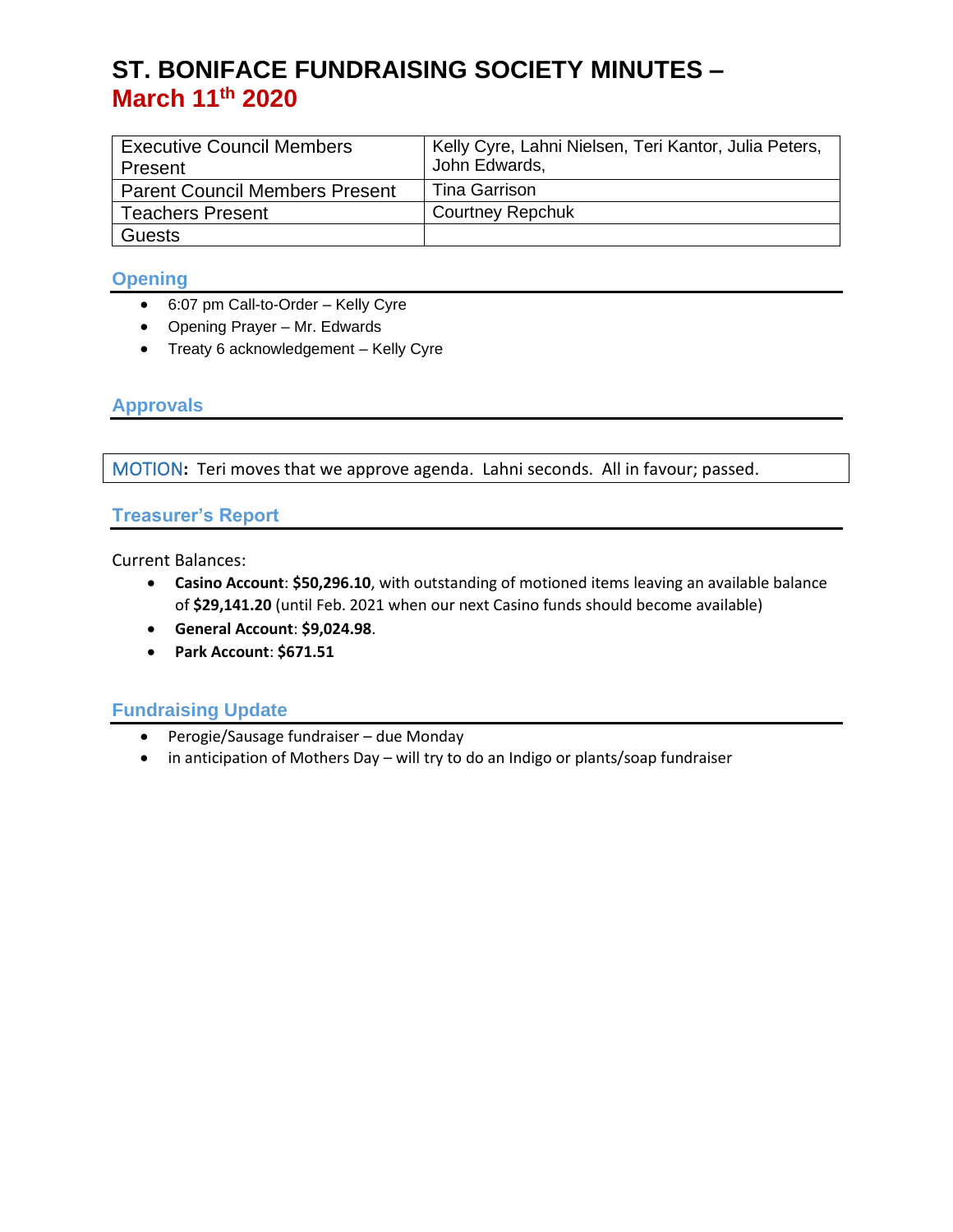# **ST. BONIFACE FUNDRAISING SOCIETY MINUTES – March 11th 2020**

## **Principal's Report – Leana Perri**

### **Gr. 6 Exhibition – Courtney Repchuk**

- April 1, 2020 Open to whole school trade show style
	- o preview video highlighting each project plus booths set up around school
	- o all independent projects
	- o will 'spread the message' to keep others involved in progress

### **Other Items – John Edwards**

- "Up with People" Residency April 7 & 8
- Student-led Conferences March 18, 3:15 6:30pm
- Open-House report
	- o was well-received
	- o Fireflies were there to represent the school
	- o follow-up tours since have been fairly regular
- Thunderwear specific items will be on sale soon in the Learning Commons
- Gr. 4 recently had their Language Arts exams
- Staffing Update for current year:
	- o Seniorita Rita EA for K and Gr. 5
	- o Ms. Steph Courtney Gr. 2 to replace Mrs. Henderson
- Shakespeare Week next week spearheaded by Mr. Pinder
	- o Monday, 2:30pm Twelfth night (with mystery cast) everyone welcome

### **Old Business**

• casino money for bibles? - deferred to next meeting

#### **New Business**

### **Future Casino Funds**

• With the effects of the spreading coronavirus and current state of economics in Alberta (austerity government), perhaps we should anticipate less revenue from our upcoming casino (Nov. 2020)

**Adjournment, 6:36 pm Next Meeting: Wed., May 14, 6:00 pm**